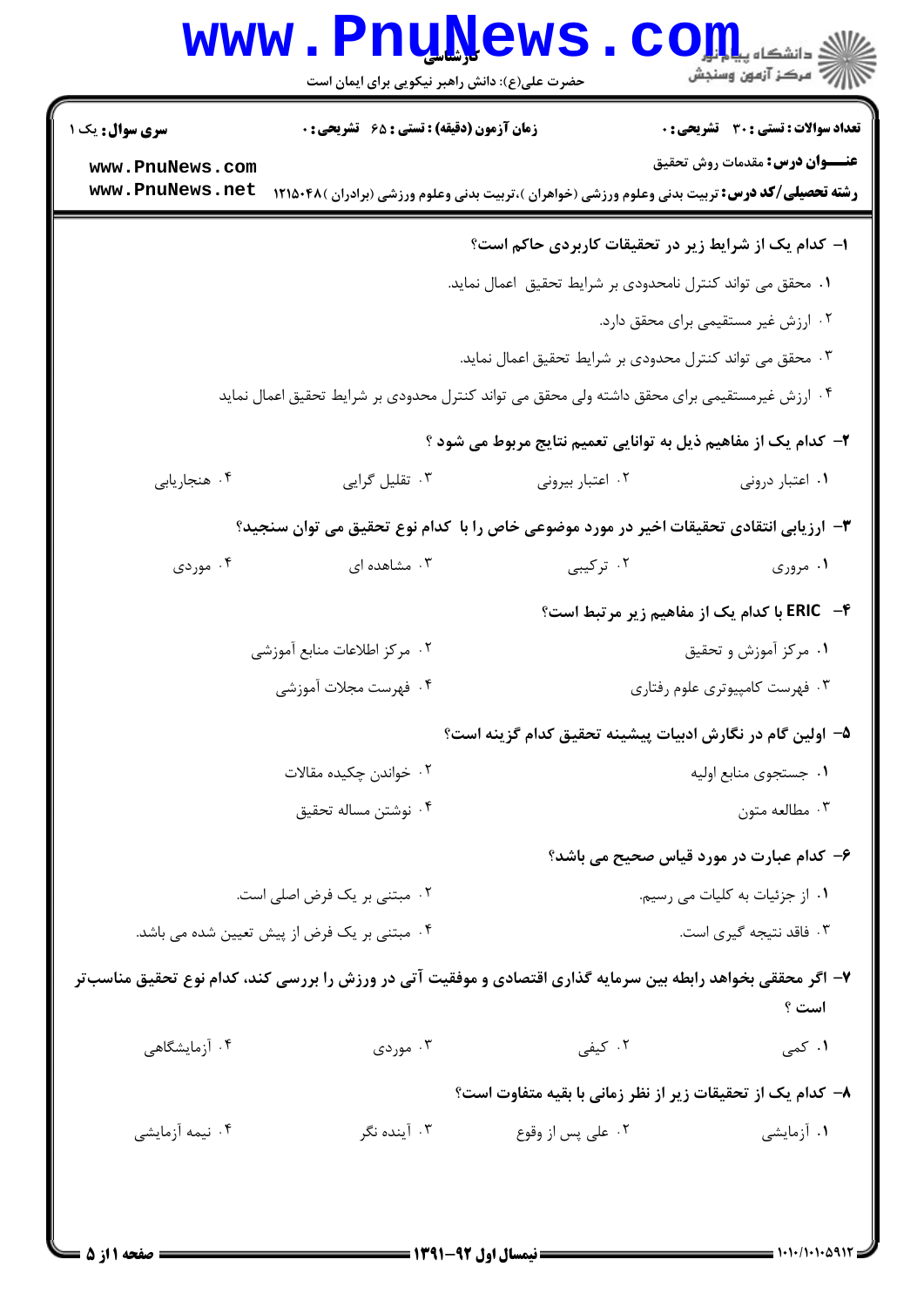|                                                                                                            | <b>www.PnuNews</b><br>حضرت علی(ع): دانش راهبر نیکویی برای ایمان است | الاد دانشگاه پیام <mark>تول</mark><br>الا مرکز آزمون وسنجش                                                                                      |  |  |
|------------------------------------------------------------------------------------------------------------|---------------------------------------------------------------------|-------------------------------------------------------------------------------------------------------------------------------------------------|--|--|
| <b>سری سوال : ۱ یک</b>                                                                                     | زمان آزمون (دقیقه) : تستی : ۶۵ گتشریحی : 0                          | <b>تعداد سوالات : تستی : 30 ٪ تشریحی : 0</b>                                                                                                    |  |  |
| www.PnuNews.com<br>www.PnuNews.net                                                                         |                                                                     | <b>عنـــوان درس:</b> مقدمات روش تحقیق<br><b>رشته تحصیلی/کد درس:</b> تربیت بدنی وعلوم ورزشی (خواهران )،تربیت بدنی وعلوم ورزشی (برادران )۴۸۵۰۴۸ ( |  |  |
|                                                                                                            |                                                                     | ۹- تحقیقات آزمایشی دارای کدام یک از شرایط ذیل می باشند؟                                                                                         |  |  |
|                                                                                                            | ۰۱ نمونه گیری غیر تصادفی، گروه بندی تصادفی، دستکاری متغیر مستقل     |                                                                                                                                                 |  |  |
|                                                                                                            | ۰۲ نمونه گیری تصادفی، گروه بندی تصادفی، دستکاری متغیر مستقل         |                                                                                                                                                 |  |  |
|                                                                                                            | ۰۳ نمونه گیری تصادفی، گروه بندی غیرتصادفی، عدم دستکاری متغیر مستقل  |                                                                                                                                                 |  |  |
| ۰۴ نمونه گیری غیر تصادفی، گروه بندی تصادفی، عدم دستکاری متغیر مستقل                                        |                                                                     |                                                                                                                                                 |  |  |
| +ا– محققی قصد دارد تاثیر تمرینات پرشی بر تراکم مواد معدنی استخوان دانش آموزان را بسنجد، در صورت داشتن گروه |                                                                     |                                                                                                                                                 |  |  |
| کنترل و تجربی، نوع طرح تحقیق و آزمون آماری مورد استفاده به <i>ت</i> رتیب کدام است؟                         |                                                                     |                                                                                                                                                 |  |  |
|                                                                                                            | ۰۱ پس آزمون با گروه گواه <sup>—</sup> آزمون t زوجي                  |                                                                                                                                                 |  |  |
|                                                                                                            |                                                                     | ۰۲ پیش آزمون با گروه گواه _ آزمون t مستقل                                                                                                       |  |  |
|                                                                                                            |                                                                     | ۰۳ پیش آزمون - پس آزمون بدون گروه گواه _ آزمون t زوجي<br>۰۴ پیش آزمون <sub>ــ</sub> پس آزمون با گروه گواه _ آزمون t مستقل                       |  |  |
|                                                                                                            |                                                                     |                                                                                                                                                 |  |  |
|                                                                                                            |                                                                     | 11– كدام گزينه عامل تهديد كننده طرح تحقيق پس آزمون با گروه گواه است؟                                                                            |  |  |
| ۰۴ سن آزمودنی ها                                                                                           | ۰۳ متغیر وابسته                                                     | ٠١. افت آزمودنی ها<br>۰۲ متغیر مستقل                                                                                                            |  |  |
|                                                                                                            |                                                                     | ۱۲- کدام عبارت در طرح گروه گواه نابرابر صحیح است ؟                                                                                              |  |  |
|                                                                                                            |                                                                     | ۰۱ انتخاب نمونه های دو گروه بصورت تصادفی و تعداد آنها نابرابر است.                                                                              |  |  |
| ۲. انتخاب نمونه های دو گروه بصورت غیر تصادفی و تعداد آنها برابر است.                                       |                                                                     |                                                                                                                                                 |  |  |
|                                                                                                            |                                                                     | ۰۳ انتخاب نمونه های دو گروه بصورت تصادفی و تعداد آنها برابر است.                                                                                |  |  |
|                                                                                                            |                                                                     | ۰۴ انتخاب نمونه های دو گروه بصورت غیر تصادفی و تعداد آنها نابرابر است.                                                                          |  |  |
|                                                                                                            |                                                                     | ۱۳- کدام عبارت « اندازه اثر » را در تحقیقات توصیف می کند ؟                                                                                      |  |  |
|                                                                                                            | ۰۲ سطح معناداری × حجم نمونه                                         | ۰۱ سطح معناداری _ حجم نمونه                                                                                                                     |  |  |
|                                                                                                            | ۰۴ نسبت شاخصی از حجم نمونه به سطح معناداری                          | ۰۳ نسبت سطح معناداری به شاخصی از حجم نمونه                                                                                                      |  |  |
|                                                                                                            |                                                                     | ۱۴- کدام روش ِ زیر جهت جمع آوری داده ها در یک تحقیق با نمونه بزرگ ، روش مقرون به صرفه تر است؟                                                   |  |  |
|                                                                                                            | ۰۲ مصاحبه                                                           | ۰۱ پرسشنامه                                                                                                                                     |  |  |
|                                                                                                            | ۰۴ مشاهده                                                           | ۰۳ استفاده از ابزارهای پیشرفته                                                                                                                  |  |  |
|                                                                                                            |                                                                     |                                                                                                                                                 |  |  |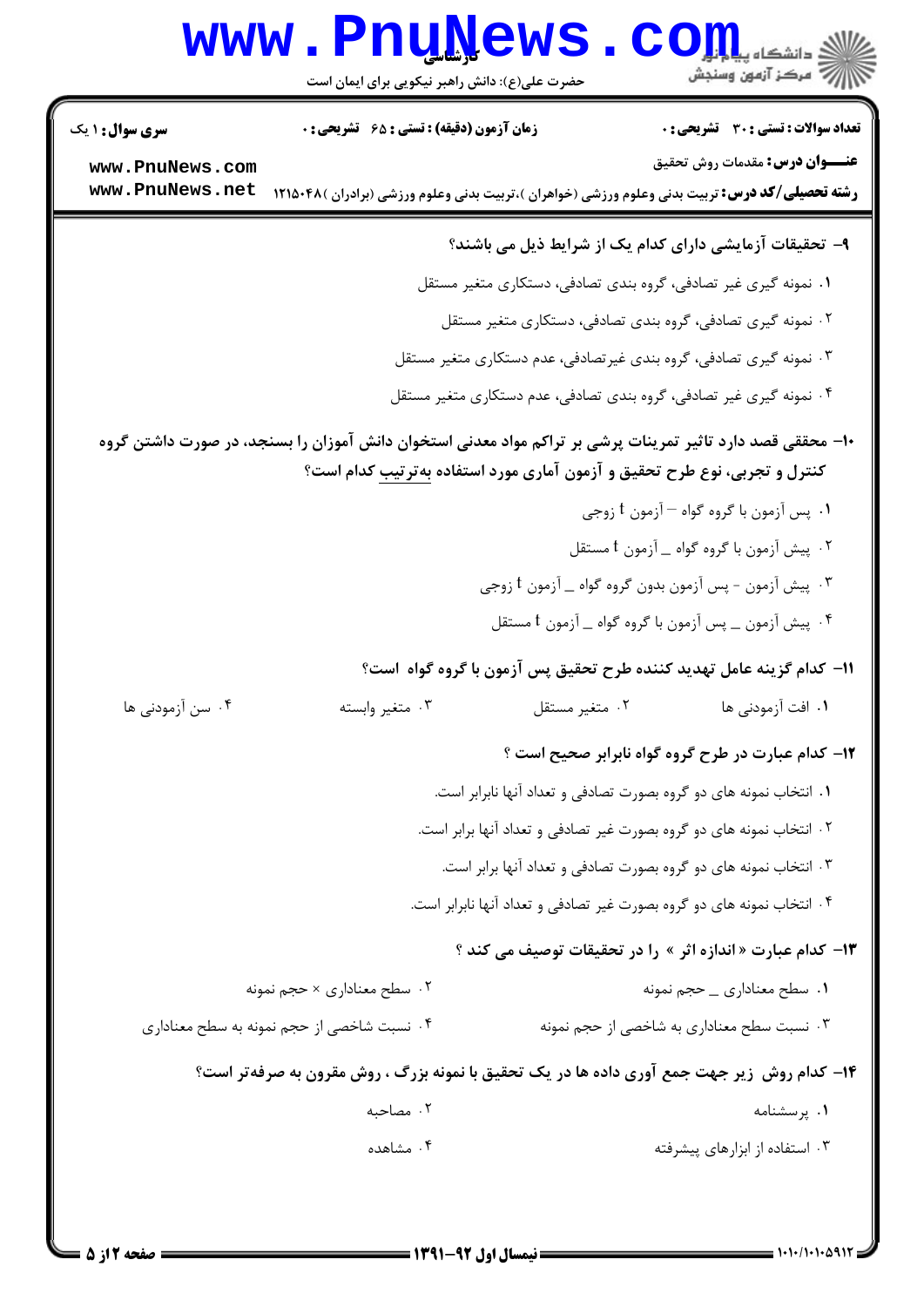## WWW.PnuNews.com ||// مرکز آزمون وسنجش حضرت علی(ع): دانش راهبر نیکویی برای ایمان است <mark>سری سوال :</mark> ۱ یک **زمان آزمون (دقیقه) : تستی : 65 تشریحی : 0** تعداد سوالات : تستى : 30 - تشريحي : 0 **عنـــوان درس:** مقدمات روش تحقیق www.PnuNews.com **رشته تحصیلی/کد درس:** تربیت بدنی وعلوم ورزشی (خواهران )،تربیت بدنی وعلوم ورزشی (برادران )۱۲۱۵۰۴۸ - www . PnuNews . net 1۵- در مقیاس لیکرت (likert scale)، درجه بندی در چه دامنه ای قرار دارد؟ ۰۲ دو تا پنج (یا هفت) ۷- (۵-۲) ۰۱ یک تا چهار (۴-۱) ۰۴ سه تا هفت (۲-۳) ۰۳ یک تا پنج (یا هفت) ۷- (۵-۱) ۱۶ - يايلوت (pilot) در تحقيقات به چه معناست؟ ۰۱ اجرای مقدماتی پرسشنامه بر روی یک گروه جهت رفع نواقص آن ۰۲ اجرای مقدماتی پرسشنامه بر روی یک گروه جهت تجزیه و تحلیل نهایی تحقیق ۰۳ جمع آوري داده هاي تمام تحقيق جهت تجزيه و تحليل نهايي ۰۴ موردی نمودن نتایج تحقیق ۱۷– کدام عبارت درباره متغیر مستقل صحیح است ؟ ٠١. متغير مستقل همان متغير وابسته است. ٢٠- متغير مستقل همان متغير محرک است. ۰۴ متغیر مستقل در واقع متغیر مداخله گر است. ۰۳ متغیر مستقل همان حاصل و معلول است. ۱۸– کدام متغیر به عنوان متغیر مستقل دوم نیز نامیده می شود ؟ ۰۴ متغیر کنترل شده ۰۳ متغیر مداخله گر ۰۲ متغیر مزاحم ۰۱ متغیر زمینه ای ۱۹- کدام گزینه در مورد خطای نمونه گیری صحیح است؟ ٠١. خطاي نمونه گيري تابع حجم نمونه نيست. ٢. هر چه حجم نمونه کوچکتر باشد خطای نمونه گیری کوچکتر خواهد بود. ۰۳ هر چه حجم نمونه بیشتر باشد خطای نمونه گیری بیشتر خواهد بود. ۰۴ هر چه حجم نمونه بیشتر باشد خطای نمونه گیری کمتر خواهد بود. ۲۰- زمانی که جامعه مورد تحقیق نامحدود و یا فهرست آنها در دسترس نباشد ، از چه روشی می توان نمونه مورد تحقیق را انتخاب ک د؟ ۰۴ تصادفی ساده ۰۳ منظم ۰۲ طبقه ای ۰۱ خوشه ای **۲۱**- در تحقیقات آزمایشی، همبستگی و توصیفی حداقل حجم نمونه مورد نیاز به ترتیب از راست چند نفر می باشد؟ ۰۲ (۵۰ نفر، ۱۰۰ نفر، ۱۵ نفر) ۰۱ (۱۵ نفر، ۵۰ نفر، ۱۰۰ نفر) ۰۴ (۱۵ نفر، ۱۰۰ نفر ، ۵۰ نفر) ۰۳ (۵۰ نفر، ۱۵ نفر، ۱۰۰ نفر)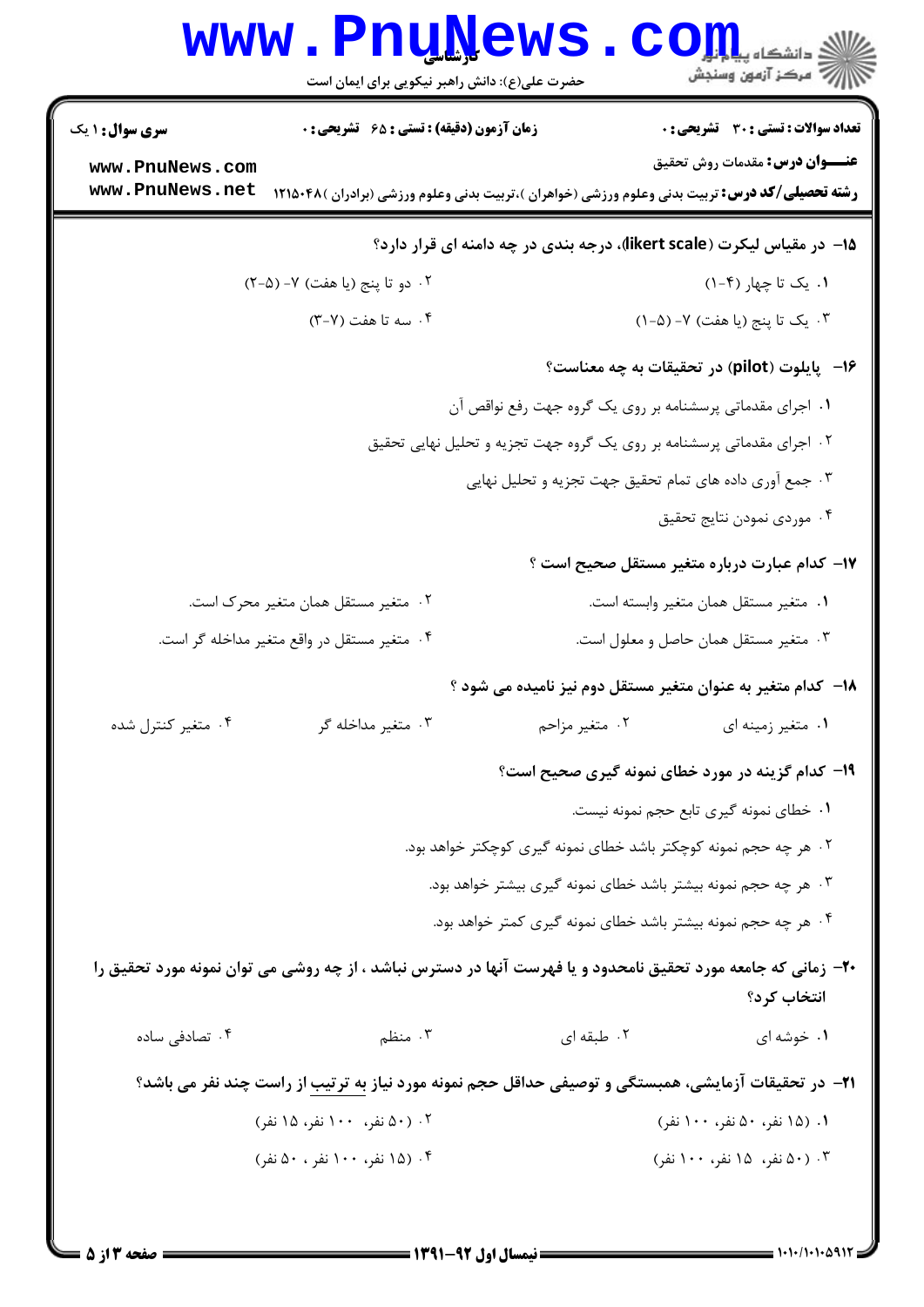## Www.PnuNews.com

| <b>سری سوال : ۱ یک</b>                                                                                             | زمان آزمون (دقیقه) : تستی : ۶۵ گتشریحی : 0                  |                     | <b>تعداد سوالات : تستی : 30 ٪ تشریحی : 0</b>                                                           |  |
|--------------------------------------------------------------------------------------------------------------------|-------------------------------------------------------------|---------------------|--------------------------------------------------------------------------------------------------------|--|
| www.PnuNews.com                                                                                                    |                                                             |                     | <b>عنـــوان درس:</b> مقدمات روش تحقیق                                                                  |  |
| www.PnuNews.net                                                                                                    |                                                             |                     | <b>رشته تحصیلی/کد درس:</b> تربیت بدنی وعلوم ورزشی (خواهران )،تربیت بدنی وعلوم ورزشی (برادران )۴۸۵۰۴۸ ( |  |
|                                                                                                                    |                                                             |                     | <b>۲۲</b> - در تعیین حجم نمونه کدام عبارت زیر صحیح است؟                                                |  |
|                                                                                                                    | ا.  هرچه آلفا (α) بزرگ تر باشد سطح اطمينان بزرگتر خواهد بود |                     |                                                                                                        |  |
|                                                                                                                    | ۰۲ هرچه آلفا (α) کوچک تر باشد سطح اطمینان کوچک تر خواهد بود |                     |                                                                                                        |  |
| ۰۳ هرچه آلفا (α) کوچک تر باشد سطح اطمینان بزرگتر خواهد بود                                                         |                                                             |                     |                                                                                                        |  |
|                                                                                                                    | ۰۴ هرچه سطح اطمینان بزرگ تر باشد آلفا (α)  بزرگتر خواهد بود |                     |                                                                                                        |  |
| ۲۳– کدام گزینه از عوامل تهدید کننده اعتبار درونی تحقیق می باشد؟                                                    |                                                             |                     |                                                                                                        |  |
|                                                                                                                    | ۰۲ قرار گرفتن آزمودنی ها در معرض چندین متغیر مستقل          |                     | ۰۱ کنش متقابل بین انتخاب آزمودنی و متغیر مستقل                                                         |  |
|                                                                                                                    | ۰۴ سوگیری در انتخاب آزمودنی ها                              |                     | ۰۳ واکنش های ناشی از روش های انجام تحقیق                                                               |  |
| ۲۴– اعتبار درونی و بیرونی چه رابطه ای با همدیگر دارند؟                                                             |                                                             |                     |                                                                                                        |  |
| ۰۱ افزایش اعتبار درونی موجب کاهش اعتبار بیرونی می گردد.                                                            |                                                             |                     |                                                                                                        |  |
| ۰۲ افزایش اعتبار درونی موجب افزایش اعتبار بیرونی می گردد.<br>۰۳ کاهش اعتبار درونی موجب کاهش اعتبار بیرونی می گردد. |                                                             |                     |                                                                                                        |  |
|                                                                                                                    |                                                             |                     |                                                                                                        |  |
|                                                                                                                    |                                                             |                     | ۰۴ کاهش اعتبار درونی تاثیری بر اعتبار بیرونی ندارد.                                                    |  |
|                                                                                                                    |                                                             |                     | <b>۲۵</b> – کدام گزینه می تواند مربوط به فرض صفر ( H0) باشد؟                                           |  |
|                                                                                                                    | ۰۲ فرض صفر برای پذیرفته شدن احتمالی تنظیم شده است .         |                     | ٠١ فرض صفر فرضيه رابطه يا داشتن تفاوت ناميده مي شود .                                                  |  |
| ۰۴ عبارت تساوی (=) همواره در فرضیه صفر قرار نمی گیرد .                                                             |                                                             |                     | ۰۳ در فرض صفر می گوئیم این ادعا صحیح نیست .                                                            |  |
|                                                                                                                    |                                                             |                     | ۲۶- کدام یک از فرضیه های زیر یک سویه می باشد؟                                                          |  |
| ۰۱ میزان تراکم مواد معدنی استخوان پای برتر فوتبالیست های حرفه ای بیشتر از پای غیر برتر آنها می باشد.               |                                                             |                     |                                                                                                        |  |
| ۰۲ بین میزان تراکم مواد معدنی استخوان پای برتر و پای غیربرتر فوتبالیست های حرفه ای تفاوت معناداری وجود دارد.       |                                                             |                     |                                                                                                        |  |
| ۰۳ بین میزان تراکم مواد معدنی استخوان پای برتر و پای غیربرتر فوتبالیست های حرفه ای تفاوت معناداری وجود ندارد.      |                                                             |                     |                                                                                                        |  |
| ۰۴ بین میزان BMI فوتبالیست های حرفه ای و افراد غیرورزشکار تفاوت معناداری وجود دارد.                                |                                                             |                     |                                                                                                        |  |
|                                                                                                                    |                                                             |                     | ٢٧- كدام گزينه رايج ترين سطوح معناداري در تحقيقات مي باشد؟                                             |  |
| $\cdot$ / ۰/۰۰۵ و ۰/۰۰۱                                                                                            | $\cdot$ / $\cdot$ / $\cdot$ / $\cdot$ $\circ$               | ۰/۱ $\circ$ ۰/۵ ۰ ۲ | ۰/۰۱ و ۰/۰۱                                                                                            |  |
|                                                                                                                    |                                                             |                     | <b>۲۸</b> – کدام یک از مقادیر P- value زیر معنادارتر می باشند؟                                         |  |
| $\cdot/\Delta$ .                                                                                                   |                                                             | .110.7              | $\cdot/\cdot$ \ . \                                                                                    |  |
|                                                                                                                    |                                                             |                     |                                                                                                        |  |

 $= 1.1 - 11.1 - 09117$